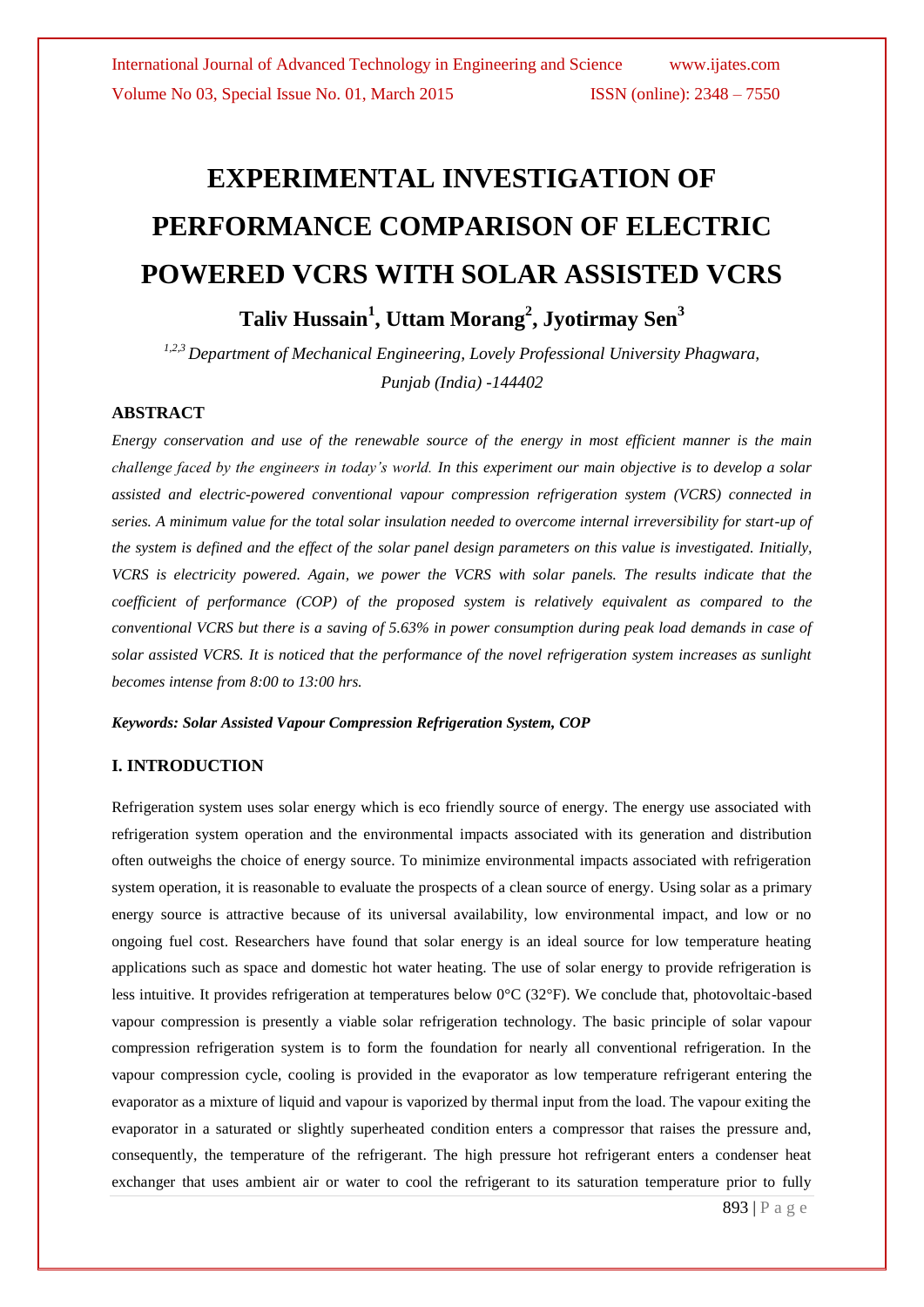condensing to a liquid. The high-pressure liquid is then throttled to a lower pressure, which causes some of the refrigerant to vaporize as its temperature is reduced. The low temperature liquid that remains is available to produce useful refrigeration. The major energy input to a vapour compression refrigeration system is the mechanical power needed to drive the compressor. The compressor power requirement is substantial because the specific volume of the refrigerant vapour, *v*, is large. Its coefficient of performance (COP) defined as the ratio of the cooling capacity to the total electrical power required. The COP for a system providing refrigeration at  $-$ 10°C(14°F) while rejecting heat to a temperature at 30°C (86°F).Photovoltaic (PV) involve the direct conversion of solar radiation to direct current (dc) electricity using semiconducting materials. Solar photovoltaic panels produce dc electrical power that can be used to operate a dc motor, which is coupled to the compressor of a vapour compression refrigeration system. Incident solar radiation of 1,000 W/m<sup>2</sup> (10800 W/ft<sup>2</sup>) and a module temperature of 25°C (77°F) is capable of being generated by a PV system.

**Murthy et al. (1991)** tested different ejector dimensions at the cooling capacity about 0.5 kW. R12 was used as the refrigerant. A COP in the range of 0.08-0.33 was obtained.A single stage solar driven ejector system with 3.5kW of refrigeration capacity at an evaporating temperature of 4ºC and a generating temperature of 90-105°C with R114 was designed by **Bejan et al. (1995). Göktun (2000)** proposed a solar assisted ejector-vapour compression cascade system. The inter-cooler was installed serving as a condenser for the vapour compression system and an evaporator for the ejector system. **Ersoy et al. (2007)** presented performance variations of a solar-powered ejector cooling system (SECS) using an evacuated-tube collector in different cities in Turkey.To assess system and refrigeration efficiencies of a solar assisted ejector cycle using water as a working fluid was theoretically studied by **Varga et al. (2009).**

### **II. EXPERIMENTAL SETUP**

The experimental setup is categorized into two parts i.e.; one is solar powered source and another is electric powered vapour compression refrigeration system. In this experimental setup initially we run our compressor part with direct electrical power and further we move toward VCRS with solar assisted electrical power. First we calculate different parameters by using simple electric run VCRS system and then we calculate same parameters by using VCRS with solar assisted electrical power.

The solar powered VCRS set up is equipped with solar panels, voltage controller, battery of 12V, inverter (600W) and power cables and VCRS.

On the other hand, we have vapour compression refrigeration system. This setup consists only of compressor (100W), condenser, capillary tube and evaporator along with the working fluid termed as R134a. INSTRUMENTS USED

1 Pressure Gauge

2Thermocouple

3Voltmeter and Ammeter

Two pressure gauges are used in this set up, one for the measurement of suction pressure before the compressor and other for the measurement of discharge pressure after the compressor. Thermocouple is used to measure the temperature of the working fluid. Thermocouple sensor of RTD PT100 type is used, which directly gives the value of temperature at various points in the air conditioning system. Voltmeter and ammeter are the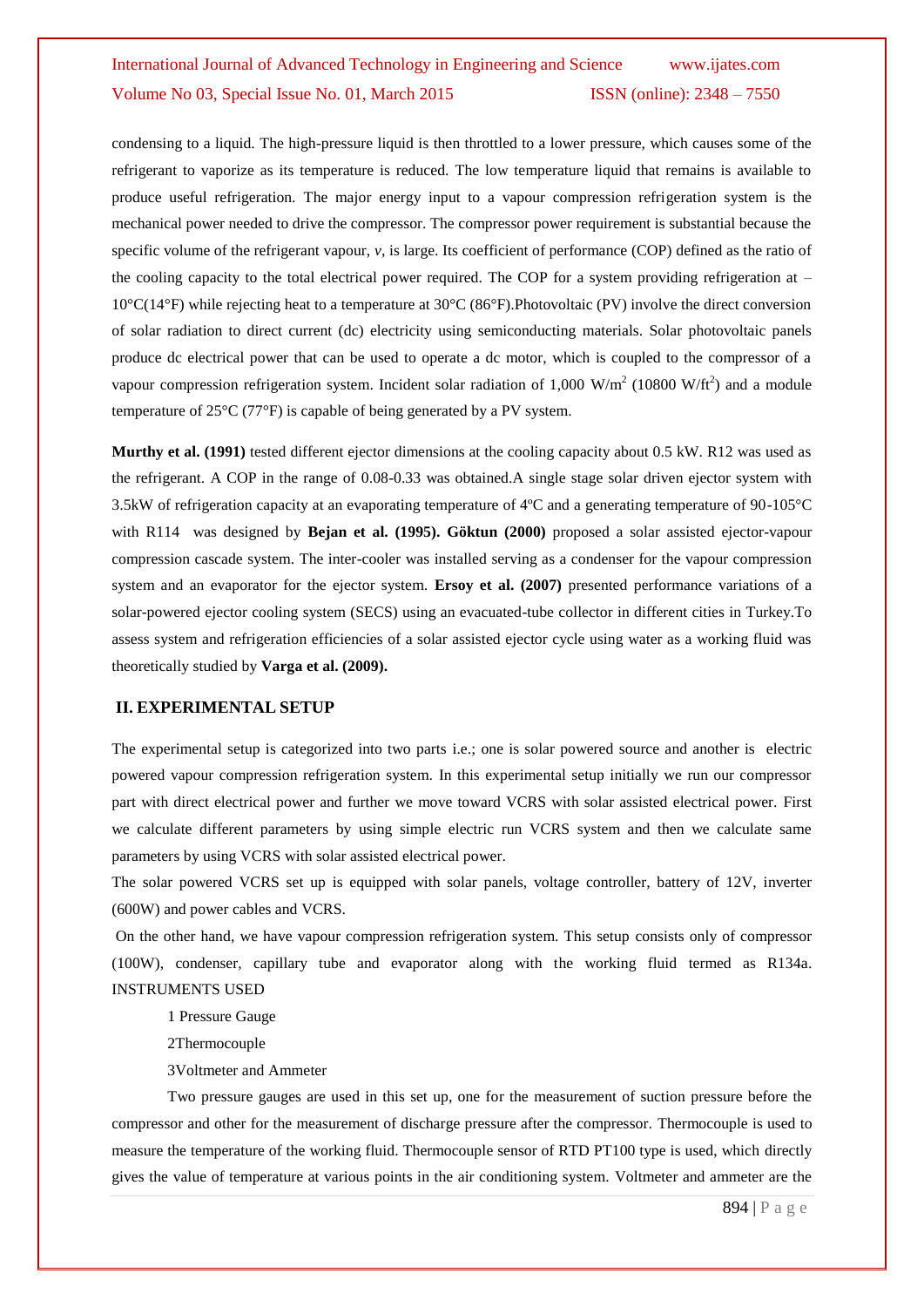devices used to measure the voltage and current of the input power to the air conditioning system. Both voltage and ammeter are of dial gauge manual type.



**Figure 1: VCRS system run with simple electric power**



**Figure 2: VCRS system assisted with solar power**

## **III. CALCULATION AND RESULT**

Based on the experimental results, thermodynamic properties of the refrigerant at different points in the cycle are obtained using the P-H chart of refrigerant R-134a and the parameters such as mass flow rate, cooling capacity and COP of the system are calculated from the equations:

A. Compressor Work  $W_c = V * I = m_{ref} * (h_2 - h_1)$ 

B. Mass flow rate of refrigerant  $m_{ref} = \frac{Wc}{(h^2 - h^2)}$ (h2 –h1)

C. Cooling effect produced  $Qr = m_{ref}$ <sup>\*</sup> (h<sub>1</sub> –h<sub>4</sub>)

D. COP = 
$$
\frac{Qr}{Wc}
$$

Where,

h1 = enthalpy of refrigerant at inlet of compressor in  $kj/kg(1)$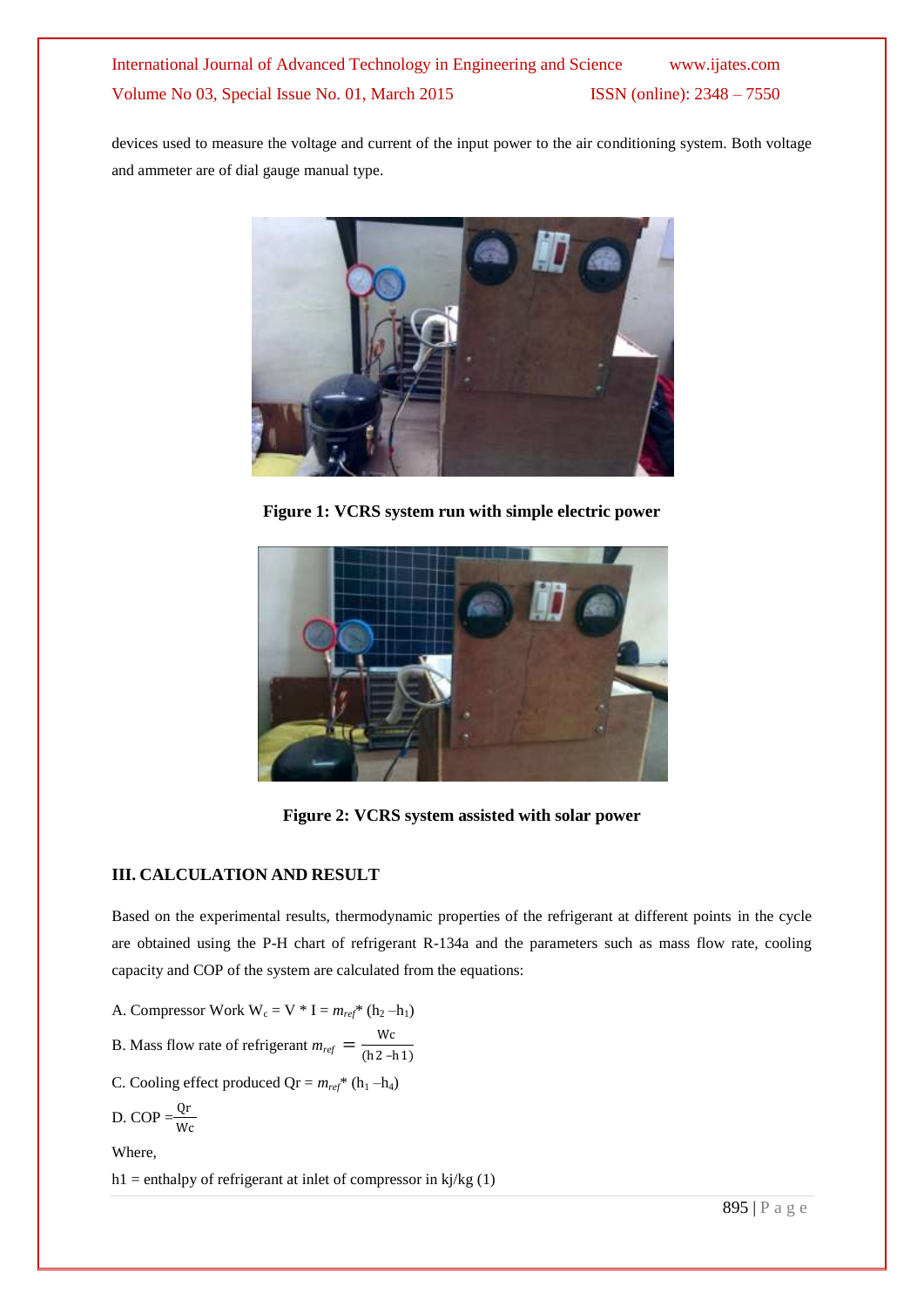$h2$  = enthalpy of refrigerant at exit of compressor in kj/kg (2)

h3 = enthalpy of refrigerant at exit of the condenser kj/kg  $(3)$ 

h4 = enthalpy of refrigerant at entry of evaporator in kj/kg  $(4)$ 

The voltage and ampere of the input power are obtained from the voltage meter and ampere meter attached in the experimental set-up. Using this voltage and ampere reading, work done of the compressor is obtained.

## Table 1: Result obtained at ambient temperature 30 °C

| Ambient air conditions : DBT - 30°C, WBT - 23°C, RH - 55% |                |             |                   |              |  |  |
|-----------------------------------------------------------|----------------|-------------|-------------------|--------------|--|--|
| <b>Parameter</b>                                          | <b>Symbols</b> | Unit        | <b>Electrical</b> | <b>Solar</b> |  |  |
| <b>Evaporator Absolute pressure</b>                       | $P_{eva}$      | bar         | 0.48              | 0.43         |  |  |
| Condenser Absolute pressure                               | $P_{con}$      | bar         | 11.96             | 11.07        |  |  |
| Compressor inlet temperature                              | $T_1$          | $\rm ^{o}C$ | $-12.17$          | $-13.01$     |  |  |
| Compressor exit temperature                               | T <sub>2</sub> | $^{\circ}C$ | 49                | 44           |  |  |
| Condenser exit temperature                                | $T_3$          | $\rm ^{o}C$ | 37                | 33.34        |  |  |
| Total electric current                                    |                | Ampere      | 0.75              | 0.71         |  |  |
| Total electric voltage                                    | V              | Volts       | 215               | 215          |  |  |

## **Table 2: Result of the experiment at ambient air temperature 30°C**

| Performance Results of Air Conditioner $(T_{amb} - 30^{\circ}C)$ |      |                   |              |                  |  |  |
|------------------------------------------------------------------|------|-------------------|--------------|------------------|--|--|
| <b>Parameter</b>                                                 | Unit | <b>Electrical</b> | <b>Solar</b> | <b>Variation</b> |  |  |
| Compressor Work, $W_c$                                           | Watt | 161.25            | 152.65       | 5.63%            |  |  |
| <b>COP</b>                                                       |      | 4.34              | 4.63         | 6.68%            |  |  |

## **IV. CONCLUSION**

During the hot summer day when electrical energy at a peak demand at that time solar energy is alternate source of energy. We can save solar energy and utilize it for further household work. Similarly in this way we make a setup of VCRS which is assisted with solar panel which stored solar energy and we utilize this solar energy in order to run compressor of VCRS system. Initially we run our VCRS setup at ambient temperature 30 °C and after that VCRS with solar assisted setup is used at  $30^{\circ}$ C. From the experimental performance we conclude that